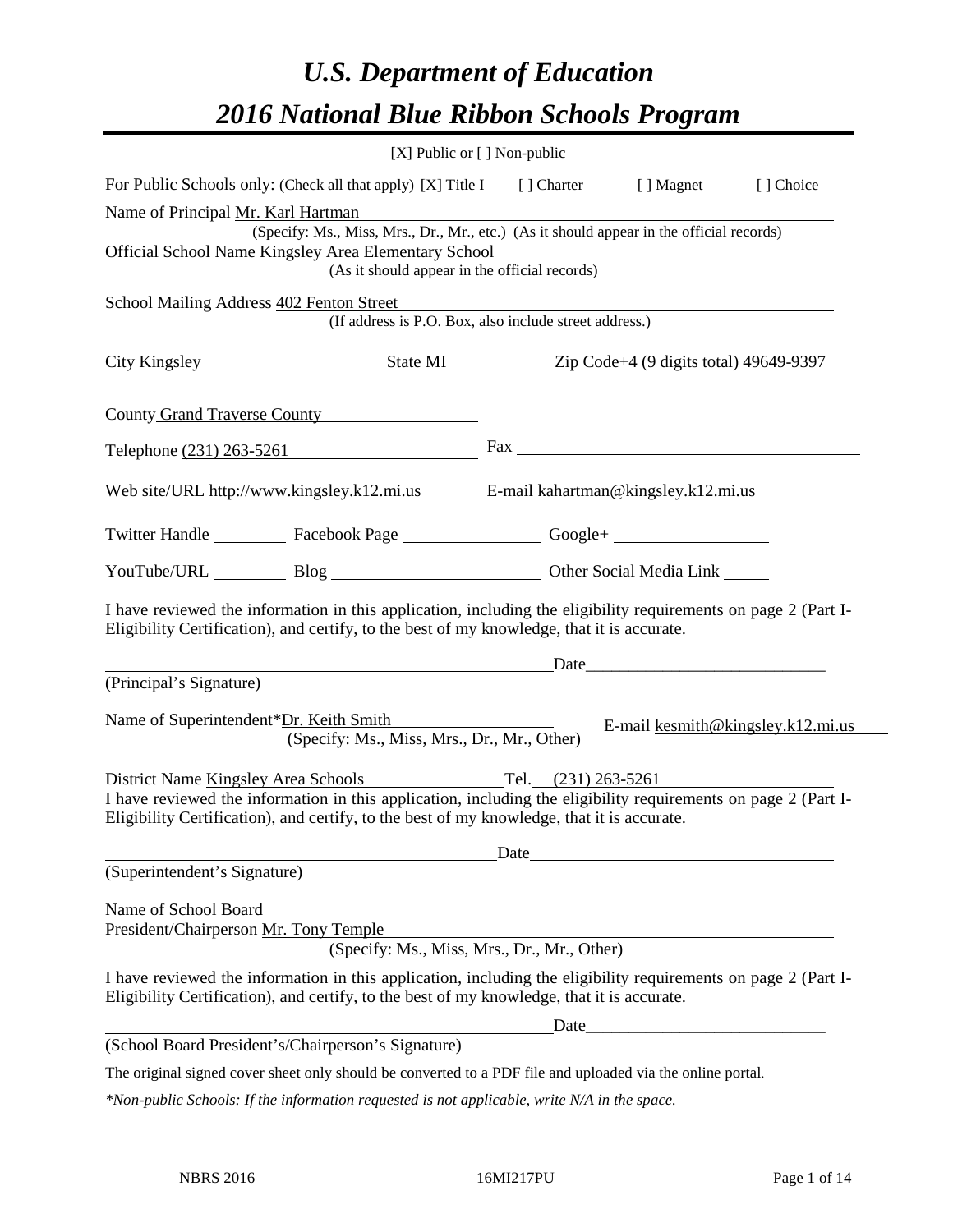The signatures on the first page of this application (cover page) certify that each of the statements below, concerning the school's eligibility and compliance with U.S. Department of Education and National Blue Ribbon Schools requirements, are true and correct.

- 1. The school configuration includes one or more of grades K-12. (Schools on the same campus with one principal, even a K-12 school, must apply as an entire school.)
- 2. The public school has met their state's accountability requirements (i.e., avoided sanctions) in participation, performance in reading (or English language arts) and mathematics, and other academic indicators (i.e., attendance rate and graduation rate) using the most recent accountability results available for the year prior to nomination.
- 3. To meet final eligibility, a public school must meet the state's accountability requirements (i.e., avoided sanctions) in participation, performance in reading (or English language arts) and mathematics, and other academic indicators (i.e., attendance rate and graduation rate) for the year in which they are nominated (2015-2016) and be certified by the state representative. Any status appeals must be resolved at least two weeks before the awards ceremony for the school to receive the award.
- 4. If the school includes grades 7 or higher, the school must have foreign language as a part of its curriculum.
- 5. The school has been in existence for five full years, that is, from at least September 2010 and each tested grade must have been part of the school for the past three years.
- 6. The nominated school has not received the National Blue Ribbon Schools award in the past five years: 2011, 2012, 2013, 2014, or 2015.
- 7. The nominated school has no history of testing irregularities, nor have charges of irregularities been brought against the school at the time of nomination. The U.S. Department of Education reserves the right to disqualify a school's application and/or rescind a school's award if irregularities are later discovered and proven by the state.
- 8. The nominated school or district is not refusing Office of Civil Rights (OCR) access to information necessary to investigate a civil rights complaint or to conduct a district-wide compliance review.
- 9. The OCR has not issued a violation letter of findings to the school district concluding that the nominated school or the district as a whole has violated one or more of the civil rights statutes. A violation letter of findings will not be considered outstanding if OCR has accepted a corrective action plan from the district to remedy the violation.
- 10. The U.S. Department of Justice does not have a pending suit alleging that the nominated school or the school district as a whole has violated one or more of the civil rights statutes or the Constitution's equal protection clause.
- 11. There are no findings of violations of the Individuals with Disabilities Education Act in a U.S. Department of Education monitoring report that apply to the school or school district in question; or if there are such findings, the state or district has corrected, or agreed to correct, the findings.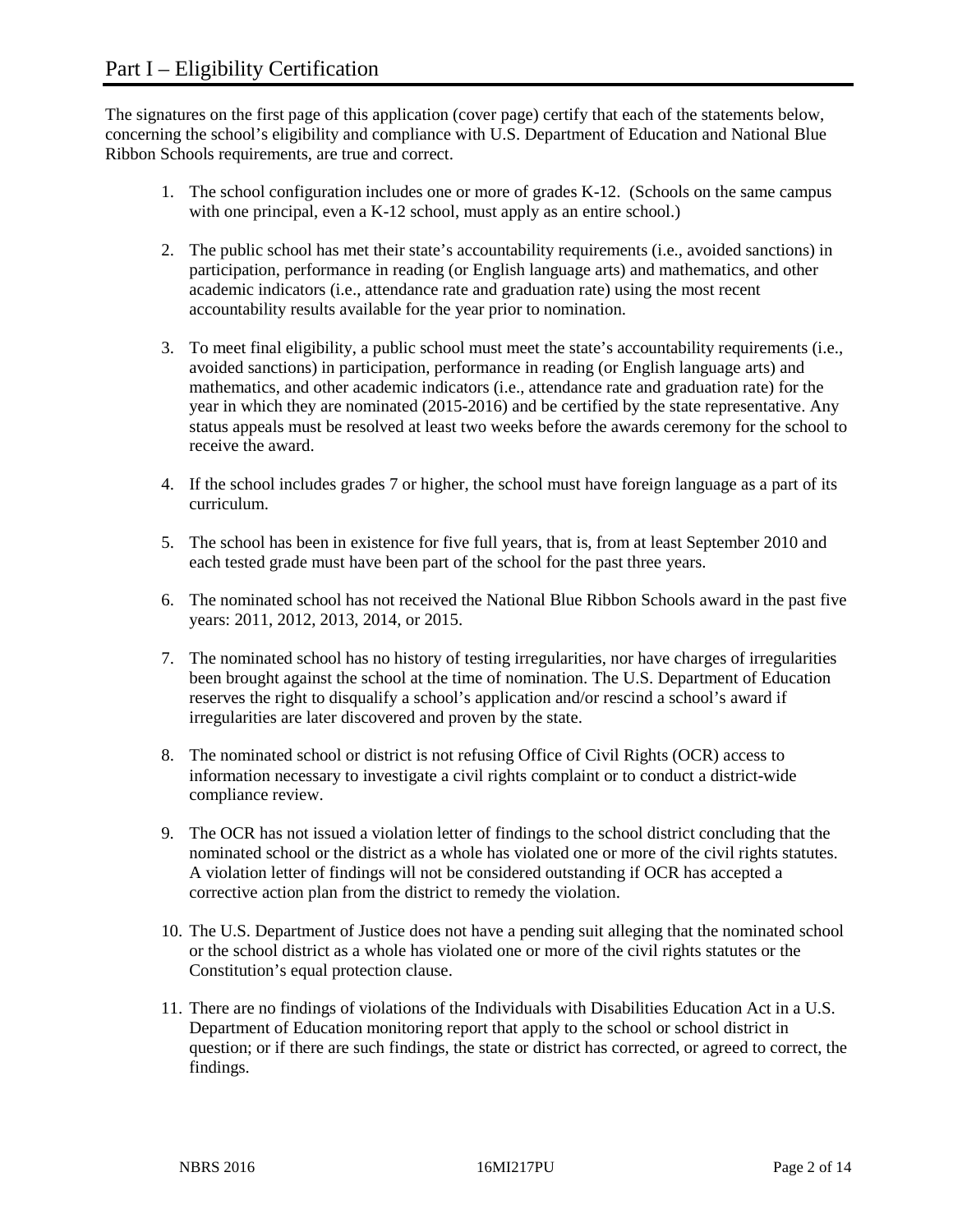### **Data should be provided for the most recent school year (2015-2016) unless otherwise stated.**

#### **DISTRICT**

1. Number of schools in the district  $1$  Elementary schools (includes K-8) (per district designation): 1 Middle/Junior high schools 1 High schools 0 K-12 schools

3 TOTAL

**SCHOOL** (To be completed by all schools)

- 2. Category that best describes the area where the school is located:
	- [] Urban or large central city [ ] Suburban with characteristics typical of an urban area [ ] Suburban [ ] Small city or town in a rural area [X] Rural
- 3. Number of students as of October 1, 2015 enrolled at each grade level or its equivalent in applying school:

| Grade                           | # of         | # of Females | <b>Grade Total</b> |
|---------------------------------|--------------|--------------|--------------------|
|                                 | <b>Males</b> |              |                    |
| <b>PreK</b>                     | 16           | 5            | 16                 |
| $\mathbf K$                     | 47           | 47           | 94                 |
| $\mathbf{1}$                    | 44           | 46           | 90                 |
| $\overline{2}$                  | 55           | 43           | 98                 |
| 3                               | 66           | 55           | 121                |
| 4                               | 53           | 52           | 105                |
| 5                               | 0            | 0            | $\theta$           |
| 6                               | 0            | $\theta$     | 0                  |
| 7                               | 0            | 0            | 0                  |
| 8                               | $\theta$     | $\theta$     | 0                  |
| 9                               | 0            | 0            | 0                  |
| 10                              | 0            | $\Omega$     | 0                  |
| 11                              | 0            | 0            | 0                  |
| 12 or higher                    | 0            | 0            | 0                  |
| <b>Total</b><br><b>Students</b> | 281          | 248          | 529                |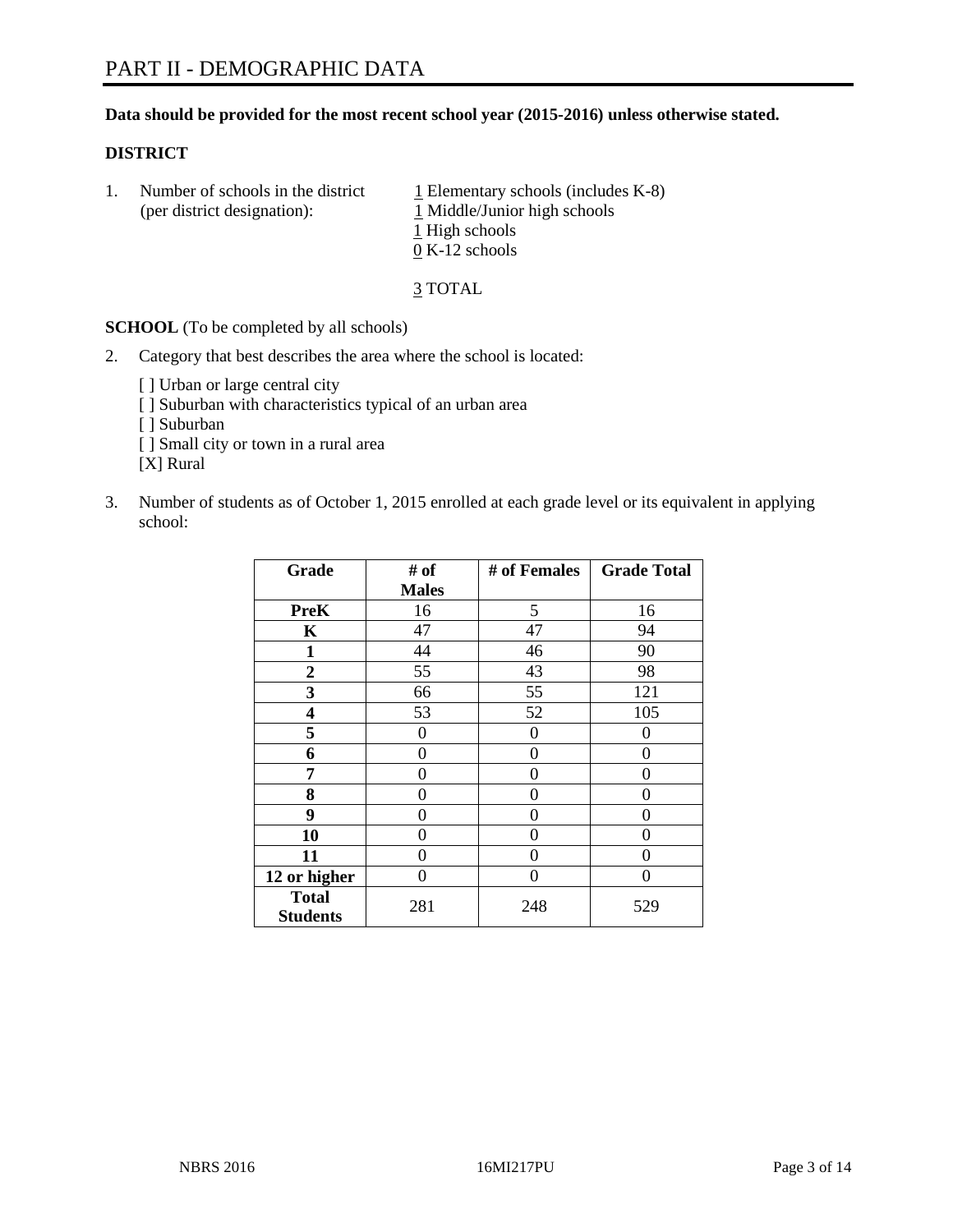4. Racial/ethnic composition of  $\qquad \qquad \underline{0}$  % American Indian or Alaska Native the school: 0 % Asian

 % Black or African American % Hispanic or Latino % Native Hawaiian or Other Pacific Islander 96 % White % Two or more races **100 % Total**

(Only these seven standard categories should be used to report the racial/ethnic composition of your school. The Final Guidance on Maintaining, Collecting, and Reporting Racial and Ethnic Data to the U.S. Department of Education published in the October 19, 2007 *Federal Register* provides definitions for each of the seven categories.)

5. Student turnover, or mobility rate, during the 2014 – 2015 school year: 5%

This rate should be calculated using the grid below. The answer to (6) is the mobility rate.

| <b>Steps For Determining Mobility Rate</b>         | Answer |  |
|----------------------------------------------------|--------|--|
| (1) Number of students who transferred to          |        |  |
| the school after October 1, 2014 until the         | 14     |  |
| end of the 2014-2015 school year                   |        |  |
| (2) Number of students who transferred             |        |  |
| <i>from</i> the school after October 1, 2014 until | 14     |  |
| the end of the 2014-2015 school year               |        |  |
| (3) Total of all transferred students [sum of      | 28     |  |
| rows $(1)$ and $(2)$ ]                             |        |  |
| (4) Total number of students in the school as      | 516    |  |
| of October 1, 2014                                 |        |  |
| $(5)$ Total transferred students in row $(3)$      | 0.054  |  |
| divided by total students in row (4)               |        |  |
| $(6)$ Amount in row $(5)$ multiplied by 100        | 5      |  |

6. English Language Learners (ELL) in the school:  $0\%$ 

0 Total number ELL

Specify each non-English language represented in the school (separate languages by commas):

- 7. Students eligible for free/reduced-priced meals: 48 % Total number students who qualify: 239
- 8. Students receiving special education services: 11 %

58 Total number of students served

Indicate below the number of students with disabilities according to conditions designated in the Individuals with Disabilities Education Act. Do not add additional conditions. It is possible that students may be classified in more than one condition.

| 6 Autism                | $\underline{0}$ Orthopedic Impairment   |
|-------------------------|-----------------------------------------|
| 0 Deafness              | 15 Other Health Impaired                |
| 0 Deaf-Blindness        | 5 Specific Learning Disability          |
| 1 Emotional Disturbance | 40 Speech or Language Impairment        |
| 1 Hearing Impairment    | 0 Traumatic Brain Injury                |
| 2 Mental Retardation    | 0 Visual Impairment Including Blindness |
| 1 Multiple Disabilities | 10 Developmentally Delayed              |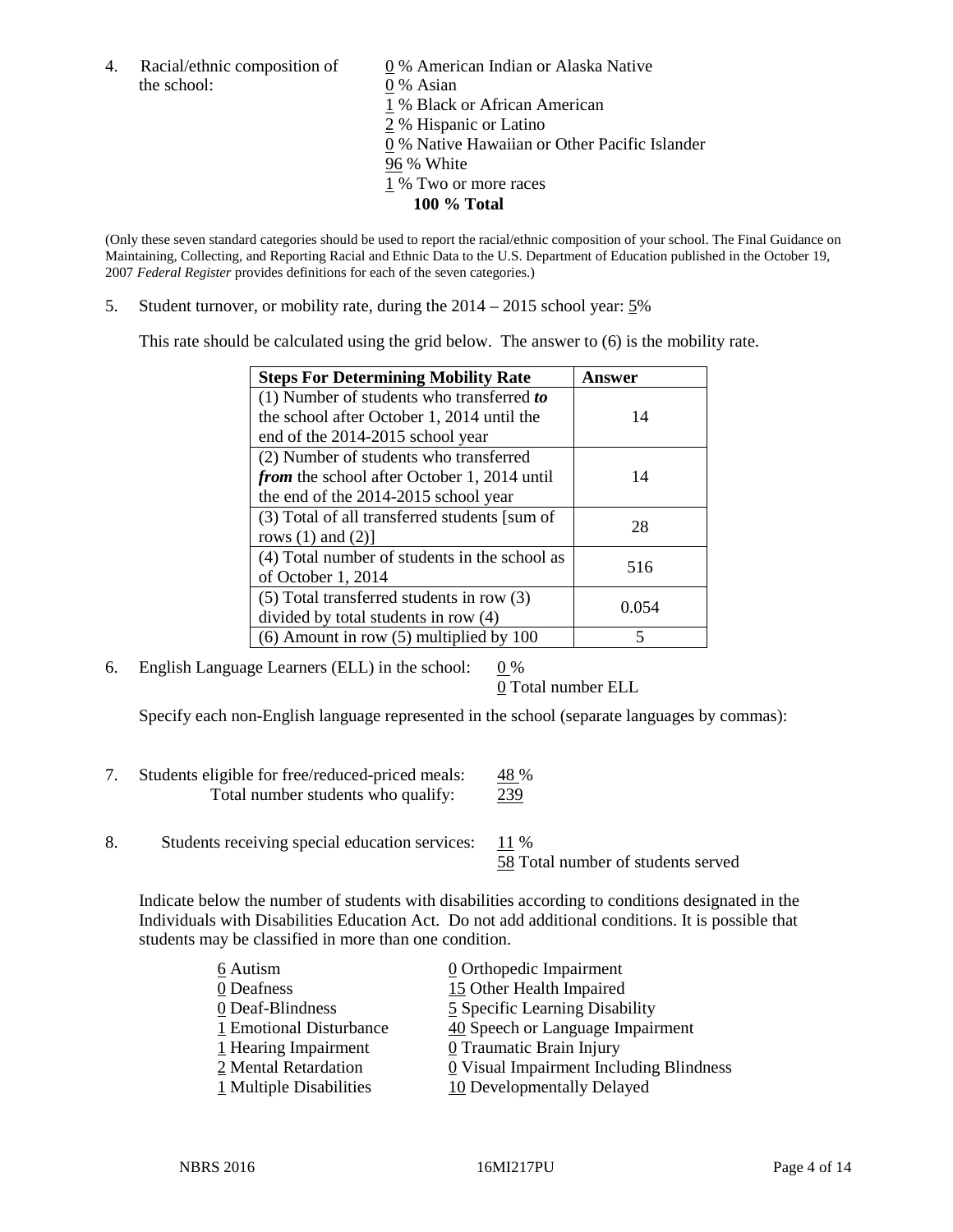- 9. Number of years the principal has been in her/his position at this school: 21
- 10. Use Full-Time Equivalents (FTEs), rounded to nearest whole numeral, to indicate the number of school staff in each of the categories below:

|                                       | <b>Number of Staff</b> |
|---------------------------------------|------------------------|
| Administrators                        |                        |
| Classroom teachers                    | 21                     |
| Resource teachers/specialists         |                        |
| e.g., reading, math, science, special | 6                      |
| education, enrichment, technology,    |                        |
| art, music, physical education, etc.  |                        |
| Paraprofessionals                     | 10                     |
| Student support personnel             |                        |
| e.g., guidance counselors, behavior   |                        |
| interventionists, mental/physical     |                        |
| health service providers,             |                        |
| psychologists, family engagement      |                        |
| liaisons, career/college attainment   |                        |
| coaches, etc.                         |                        |

- 11. Average student-classroom teacher ratio, that is, the number of students in the school divided by the FTE of classroom teachers, e.g.,  $22:1$   $25:1$
- 12. Show daily student attendance rates. Only high schools need to supply yearly graduation rates.

| <b>Required Information</b> | 2014-2015 | 2013-2014 | 2012-2013 | 2011-2012 | 2010-2011 |
|-----------------------------|-----------|-----------|-----------|-----------|-----------|
| Daily student attendance    | 96%       | 96%       | 96%       | 96%       | 93%       |
| High school graduation rate | 9%        | 0%        | 0%        | 9%        | 0%        |

### 13. **For high schools only, that is, schools ending in grade 12 or higher.**

Show percentages to indicate the post-secondary status of students who graduated in Spring 2015.

| <b>Post-Secondary Status</b>                  |    |
|-----------------------------------------------|----|
| Graduating class size                         |    |
| Enrolled in a 4-year college or university    | 0% |
| Enrolled in a community college               | 0% |
| Enrolled in career/technical training program | 0% |
| Found employment                              | 0% |
| Joined the military or other public service   | 0% |
| Other                                         | 0/ |

14. Indicate whether your school has previously received a National Blue Ribbon Schools award. Yes No X

If yes, select the year in which your school received the award.

15. In a couple of sentences, provide the school's mission or vision statement.

We are a TEAM... learning for life! Together Everyone Accomplishes More

16. **For public schools only**, if the school is a magnet, charter, or choice school, explain how students are chosen to attend.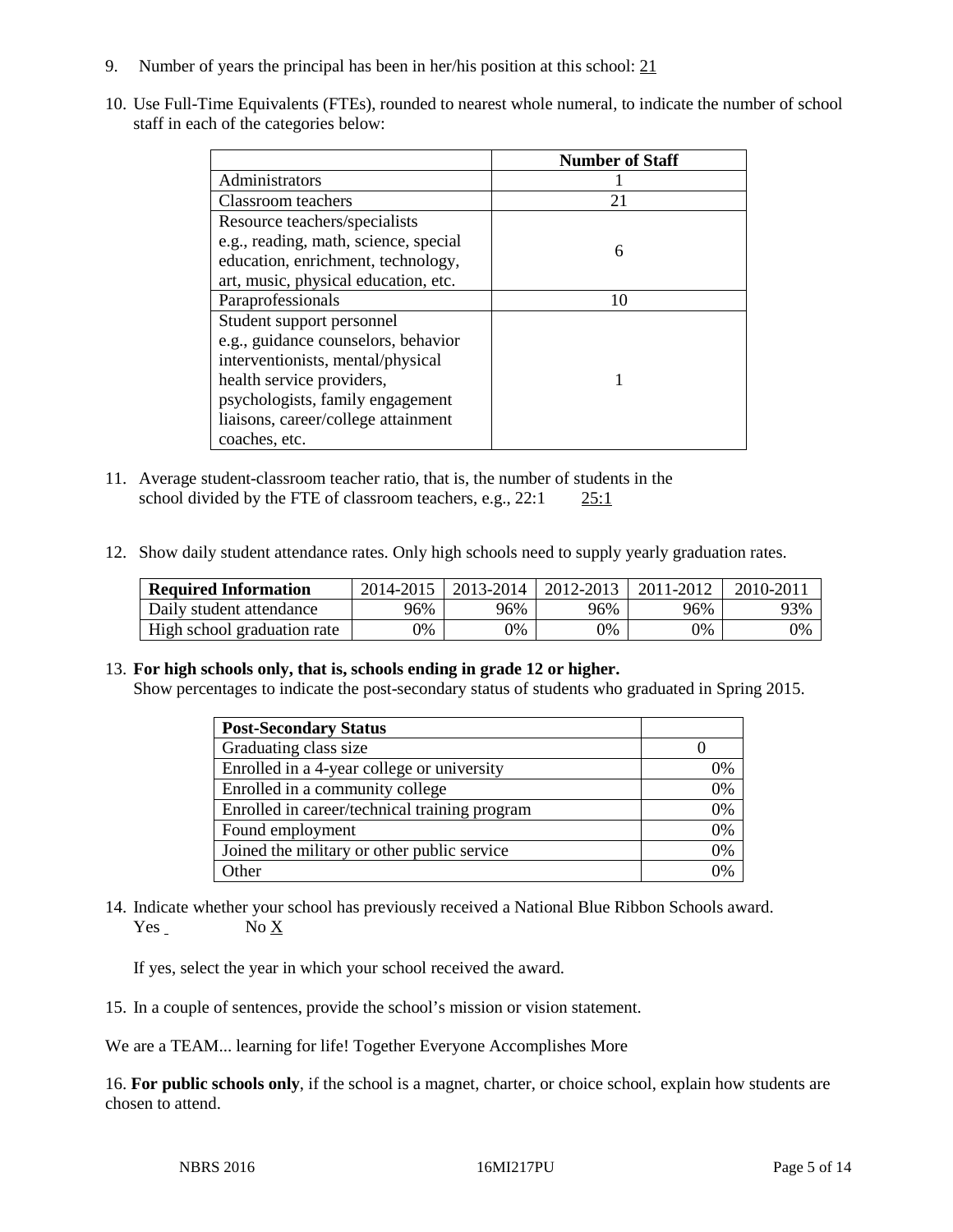# PART III – SUMMARY

Kingsley Area Schools is a small school district serving about 1500 students in the southern part of Grand Traverse County in the Northern Lower peninsula of Michigan. The community is a traditional rural setting with emphasis on agriculture. The area serves as a bedroom community to nearby urban centers in Traverse City and Cadillac. The school district was founded in 1892 with one building and today consists of three large buildings with an elementary, middle school and new high school which was built in 2000. The district services the students in the village of Kingsley and five local townships, and about 265 students who attend as schools of choice students from neighboring school districts. The Kingsley community is a conservative, close knit small town where the school is the epicenter of the area. The rural setting of the district offers a unique opportunity to provide a neighborhood school setting to kids where the community and school collaborate to provide education, business partnerships, and enrichment opportunities that support classroom learning. For example, this month the community is supporting a Family Movie Night, the library has partnered with the school for Reading Month, our PTO is providing special events such as authors and entertainers, and families are engaged in at home reading goals.

Kingsley Elementary School has maintained a very positive reputation for decades. First, our educational team believes that in order for students to learn they must behave in an appropriate manner and our students are held to high behavioral standards. Kingsley Elementary School has adopted and conscientiously aligned instruction to the Michigan GLCS's, Grade Level Content Standards, and the CCSS, Common Core State Standards, curriculum models. This curriculum provides specific scope and sequence for instruction in language arts, math, science, and social studies. Our greatest characteristic is that our grade level teachers operate in cooperative and purposeful teams known as PLC or Professional Learning Communities. This is a direct reflection of our mission statement, "Together Everyone Accomplishes More."

The staff, students, and parents of Kingsley Area Elementary School have enjoyed an amazing streak of success over the past twenty years, including: Receiving an "A" grade from the department of education since grading began; The school has always achieved Federal AYP Goals; We have been identified as a department of education "Reward" school since 2008 as an exemplary high performing school as well as a "beating the odds" school (based on student performance compared to other schools with similar demographic data); Consistent high school ranking in the department of education "top to bottom rankings" above the 90% percentile with recent rankings at 98th, 95th, and 92nd percentile; Bridge Magazine "Academic State Champions" for three consecutive years; and in 2013 Kingsley Elementary was identified as a National Title I Distinguished School for closing the achievement gap for all students, regardless of demographic data.

Our staff perceptions and self-analysis activities consistently conclude that our most effective and most significant strategy for high achievement is our intensive strategic learning intervention program…student growth doesn't happen by accident. Our staff has developed and revised an extremely effective response to intervention (RtI or MSSI) approach: we quickly identify students who are not meeting the norms or benchmarks and we promptly match them with appropriate, relevant interventions. Student's interventions are monitored on a weekly basis using assessment data for student growth and adjustments are made based on individual student needs. In order for our research based interventions to be effective we have implemented a school wide assessment plan that provides the supports for routine and frequent benchmarking of all students to determine the most important areas of need for students. The data is reviewed by our grade level teams and students are placed in the appropriate intervention. Our assessment plan is nonnegotiable, supported by the school board, the community, and is instrumental in our success.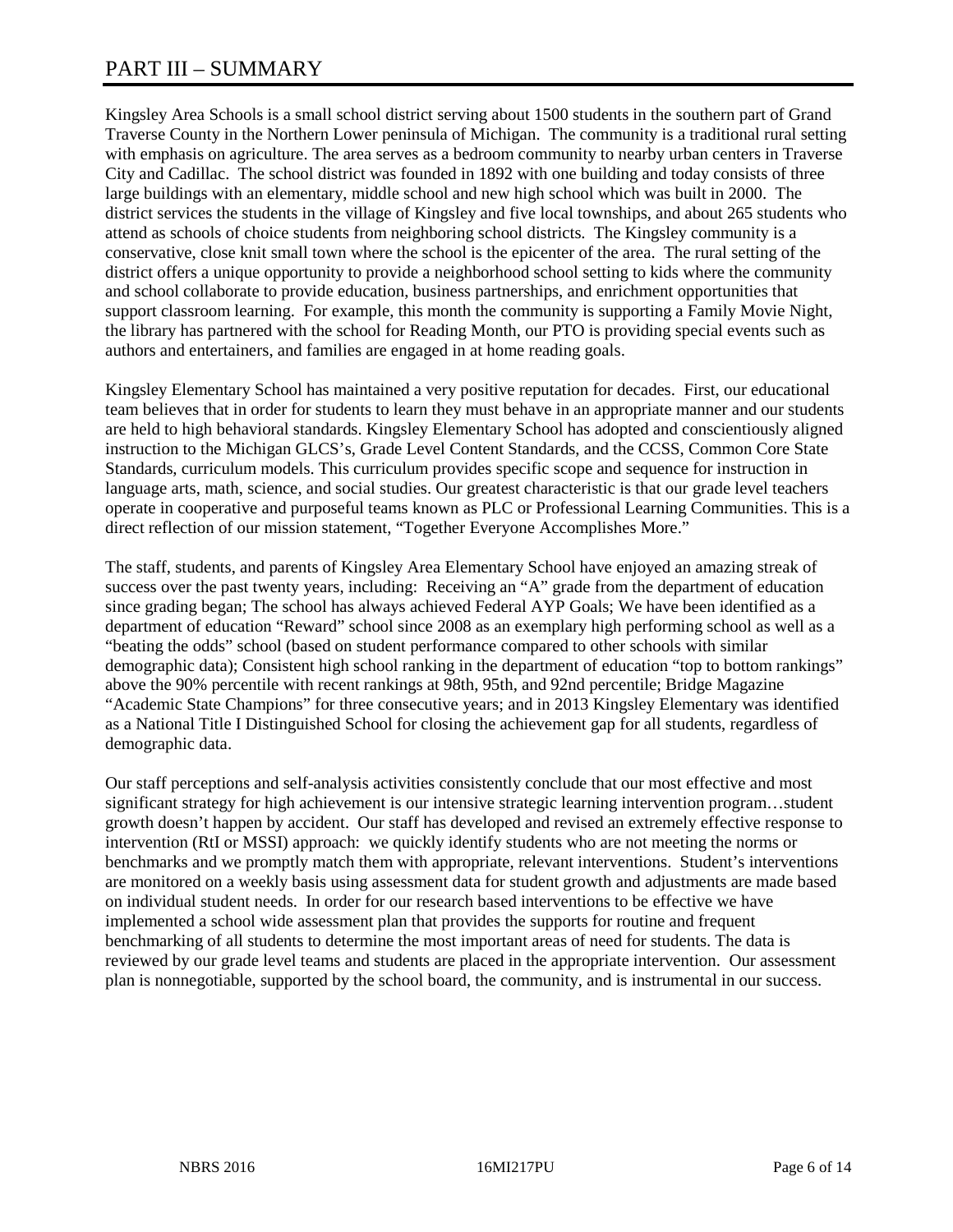# 1. Core Curriculum:

Kingsley Elementary adopted a comprehensive set of national standards for English Language Arts and Mathematics or CCSS (Common Core State Standards). The district curriculum council approved a timeline for implementation that includes collaboration with the Traverse Bay Area Intermediate School District for the purpose of realigning K-12 curriculum from the GLCE's (Grade Level Content Expectations) to the new CCSS. All grade levels K-4 began the process of reviewing the new CCSS during the 2010-11 school year and were fully implemented by 2014 when the state began assessing students (through the MEAP) on the new Common Core State Standards. The elementary teaching staff is highly dedicated to a collaborative and purposeful curriculum alignment process. The alignment process includes a systematic process including the following: review of each core area as it is released, review of new and changing standards, review of essential standards that are considered to be crucial at each grade level, determination of the materials that will be required, development of pacing guides or schedules that outline when instruction will take place, development and review of assessments that will be used to determine student progress, planning of the specific lessons, vocabulary, and sequence of instruction required to effectively deliver each standard, development and review of "Essential Objectives" (power standards) for each core area, publishing an alignment document for every CCSS standard, which includes the strand, standard, essential questions, instruction, and assessments, and publishing a grade level document that identifies essential questions and other grade level information.

For language arts we use a balanced approach to literacy. This approach includes shared reading, guided reading, independent reading, read aloud, direct phonics instruction, listen and speaking, writing, spelling skills, and language/grammar. Students have the opportunity to practice these skills in isolation as well as cross-curricular activities such as science, social studies, technology, and health. Students are benchmarked three to four times per year. Those students who fall below the benchmark are then promptly matched to an appropriate intervention.

We have been successful with a common math program that has been in place since 1994. The program has an intense spiral within the grade levels and across the scope and sequence. The program emphasizes daily fact practice and other basic skills. Students are given opportunities to apply these skills in solving real life and higher order thinking problems. Students are assessed weekly both formally and informally on concepts and facts. Students who are not acquiring the skills are promptly matched with interventions decided by the grade level team.

Science instruction takes place through a well established curriculum that follows the CCSS. Teams have developed curriculum binders that include units of instruction that outline daily lessons and activities. The focus of each unit centers around a hands-on approach of investigating science topics and developing higher order thinking skills. Teachers have also developed common assessments for each unit and monitor growth through a pretest and post-test.

Social studies curriculum has also been developed by grade level teams and follows the CCSS. Teams have developed curriculum binders that include units of instruction that outline daily lessons and activities. The focus of each unit centers around the student and how they interact with the world around them. Classroom discussion and activities include problem solving and developing higher order thinking skills. Teachers have also developed common assessments for each unit and monitor growth through a pretest and post-test.

We have fully embraced the Common Core State Standards K-12, which provides College and Career Readiness Standards at each grade level. These standards are embedded within the core subject areas and across the grade levels. Teachers explicitly teach these skills to provide that students are college and career ready when exiting school.

Our school has partnered with a private preschool program to provide onsite early childhood education to students. The High Scope Curriculum has been implemented, which uses active participatory learning to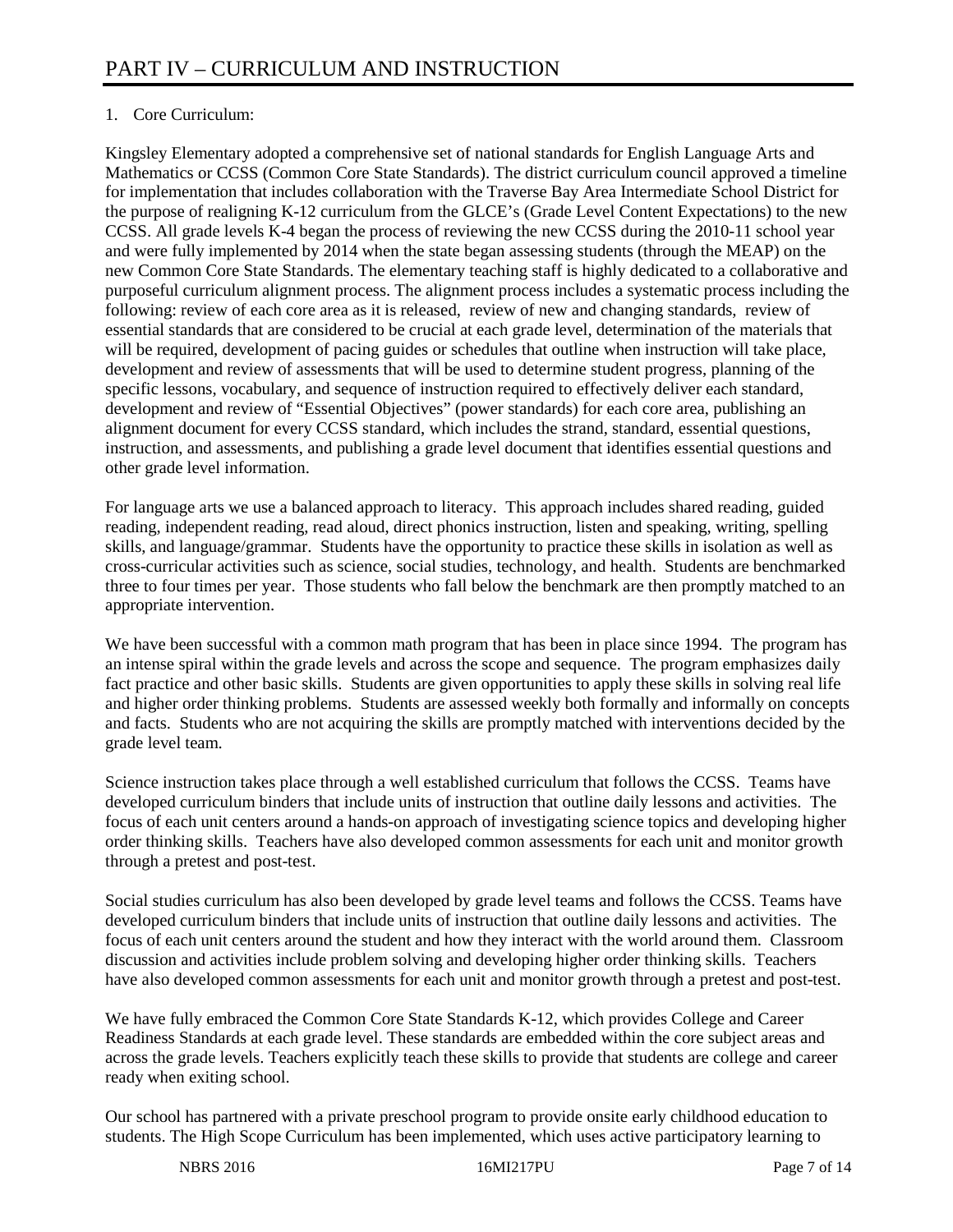engage students. This curriculum has proven to provide an amazing transition for students entering kindergarten. As students arrive in kindergarten prepared with adequate social interaction skills, behavioral expectations, communication strategies, physical development, and language literacy. The performance data demonstrates that students attending kindergarten without a preschool experience are more likely to be identified for immediate intervention.

2. Other Curriculum Areas:

Other curriculum areas that are available to students include physical education, performing arts, health, social emotional, nutrition, visual arts, and technology.

Our physical education is derived from the MIEPIC, Michigan Exemplary Physical Education Curriculum, plan, which provides direct instruction in specific core skills. Physical Education is offered in grades kindergarten through fourth. Our kindergarten through third grade students have two sessions for thirty-five minutes each per week. Our fourth grade students have the opportunity for additional PE activities each week. There are nine physical skills that students master as well as four main personal/social skills. The personal/social skills taught are cooperation, following directions, respect for others, and responsibility. These skills are then emphasized within the general education classroom.

The performing arts are constructed through a music curriculum, which provides for direct instruction by a qualified music teacher in grades k-4 twice a week for thirty-five minutes. The music program has a very positive effect within our community as students at grade level prepare and deliver an annual performance that result in a standing room only concert.

The Health standards are outlined by the Michigan Model for comprehensive skills based health curriculum. Our Health certified PE teacher provides direct instruction in classroom on nine key standards at each grade level. The Health curriculum also includes mandatory instruction in third grade on HIV Aids through blood borne transmission, and good touch bad touch lessons, which he is also certified to do.

We have implemented the Hazelden Second Step Curriculum as our school wide Social Emotional Program which takes place through direct classroom instruction for Kindergarten through fourth grade. The focus is on emotional recognition, friendship skills, daily problem solving steps and strategies, and other social emotional development targets. We have collaborated with our PTO, Parent Teacher Organization, who purchased the curriculum, which is intentionally delivered by our Elementary Licensed Counselor.

Our school has partnered with the local Michigan State University Extension Office to provide nutrition lessons to our students. A trained person from their office coordinates with the teacher and establishes a schedule that provides instruction on healthy eating and habits once a month for 30-40 minutes. Students review these healthy habits and learn about fostering the whole individual.

Visual Arts are provided in two ways. It is provided first through embedded lessons within language arts, science, and social studies by the classroom teacher. This incorporates art vocabulary, different medium, and hands on experience for all students culminating with displays and presentations. The second way the visual arts are provided is through the Michigan standards for Arts Education-Visual Arts.

Technology standards for kindergarten through third grade focus on technological literacy and are provided within the self-contained classroom. The curriculum includes using a variety of digital tools and platforms, working together using technology, and providing presentations/projects using an array of software and programs. Students are also provided with an expectation of entering text, editing text, using browsers, and independently logging in and using instructional software. Our fourth grade technology has resulted in Kingsley serving as a demonstration school for using Chromebooks in the classroom and at home to support the curriculum and instructional program. Kingsley Elementary was selected as one of three schools in Northern Michigan to pilot the use of Chromebooks. As a result, students have supplemented traditional tasks such as pencil paper homework with online educational software that supports the classroom instruction and provides students a digital learning experience that is high interest and relevant to today's technologically driven society.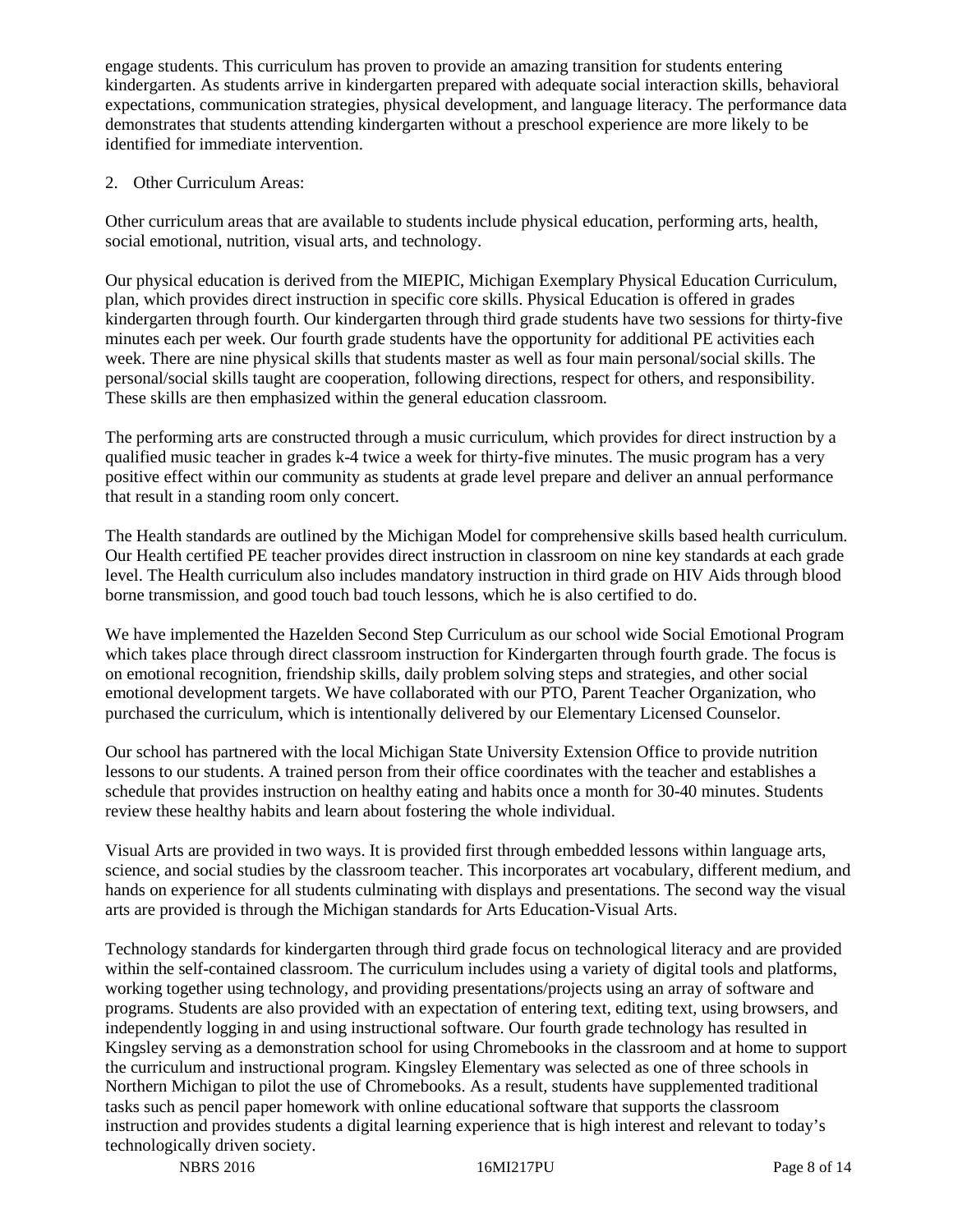3. Instructional Methods and Interventions:

Kingsley Elementary School implemented the Marzano Growth Model in 2012-13 beginning with training and the expectation that staff would be reviewed based on the effective use of 10 specific elements. Over the past three years, the Marzano growth plan has been expanded to include a total of twenty-three of the effective teaching strategies identified by Robert Marzano with emphasis on implementation of eleven of the fifteen most critical teaching standards. The most influential strategy that has been universally implemented by all teaching staff is "Clear Learning Goals and Learning Scales with Increasing Complexity". Through ongoing training in coordination with our intermediate school district, on-site training, piloting of this strategies, and a unified K-12 plan this strategy is present in every classroom, every direct lesson, everyday, so that students have a clear understanding of what the teacher is teaching and what they need to learn. Other highly effective strategies that have been implemented with extensive success (as determined by teacher evaluation scores and student data) include using "Digestible Bites", "Review", "Identifying Critical Information", "Tracking Student Progress" and "Celebrating Student Success". The implementation of the Marzano growth model as our teacher evaluation system has forced our teachers to be deliberate and systematic, while continually monitoring all students.

Ongoing monitoring of student progress takes place in a myriad of ways stemming first from the Marzano strategy of Tracking Student Progress. Students have ownership in tracking their learning starting in the earliest grades using visible classroom charts and graphs. Examples of this include our earliest learners tracking the number of letter names, how high they can count, and the number of sight words learned. All learners also set goals and track their reading level. This information, in addition to student assessment data, is used to determine the students who are in need of interventions. Interventions are assigned based on student learning goals and are systematically monitored and adjusted as needed. These interventions support individual student growth while recognizing the unique learning styles of the student.

Our gold standard for reading intervention is the LLI, Leveled Literacy Intervention, program which provides intensive reading instruction to identified students. The instruction is delivered in small groups by highly qualified Title One Paraprofessionals in grades kindergarten through fourth grade. This program is also being adopted by our Middle School staff in grades fifth and sixth. All students in kindergarten through fourth grade know their reading level, reading goal, and the steps needed to achieve their goal.

4. Assessment for Instruction and Learning and Sharing Assessment Results:

Our teachers believe that our practice of deliberate routine benchmarking of student reading directly correlates with student success. Benchmarking and monitoring students takes place in a variety of forms which determine a student's reading accuracy, fluency, comprehension, and a correlated reading level. This single number, the reading level, is the most important number in a Kingsley Elementary Student's career. It determines placement in reading groups, informs parents of reading progress, and shows up on progress reports, school data profiles, and student tracking systems. We even have in place a school wide goal that a student will always to able to state their current reading level, and their goal.

We have a common plan for assessments in which all students are benchmarked fall, winter, and spring. The practice is so important that we hire substitute staff to cover classrooms so that the teachers can directly administer the Rigby Running Records, and AIMS Web assessments. The school board recognizes the importance of benchmarking students routinely and provides for the release time of our teachers. Data from these assessments along with our common regionals assessments, and locally written assessment is used to plan for student intervention. The data from student's assessments as well as information from daily monitoring is taken to the grade level PLC team and the team deciphers which, if any, interventions are necessary. The information is relayed to the parents and interventions begin as soon as possible.

The global student data is used each year to outline changes and improvements in the school improvement plan. An example of this is that last year we noticed a trend in reading fluency and how we assessed reading fluency with all students. This lead to a change in the assessment of reading fluency, as well as communicating reading fluency goals with our students and parents. Additional staff training was provided to retool our staff in drilling down into the nuts and bolts of reading fluency and the impact on student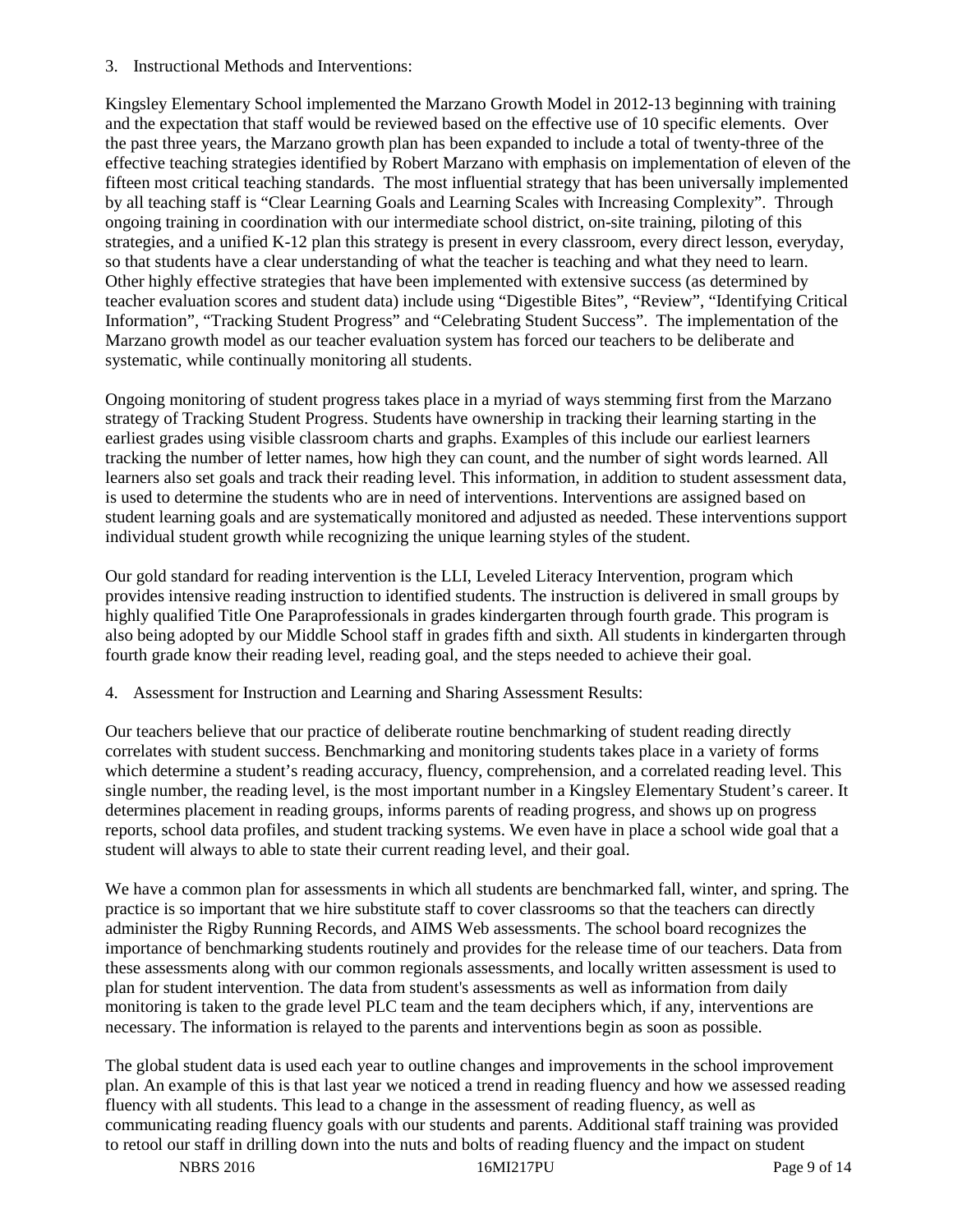achievement. In addition, Kingsley has been a pioneer in including student achievement data in annual teacher evaluations, meeting state evaluation requirements well before the state deadline.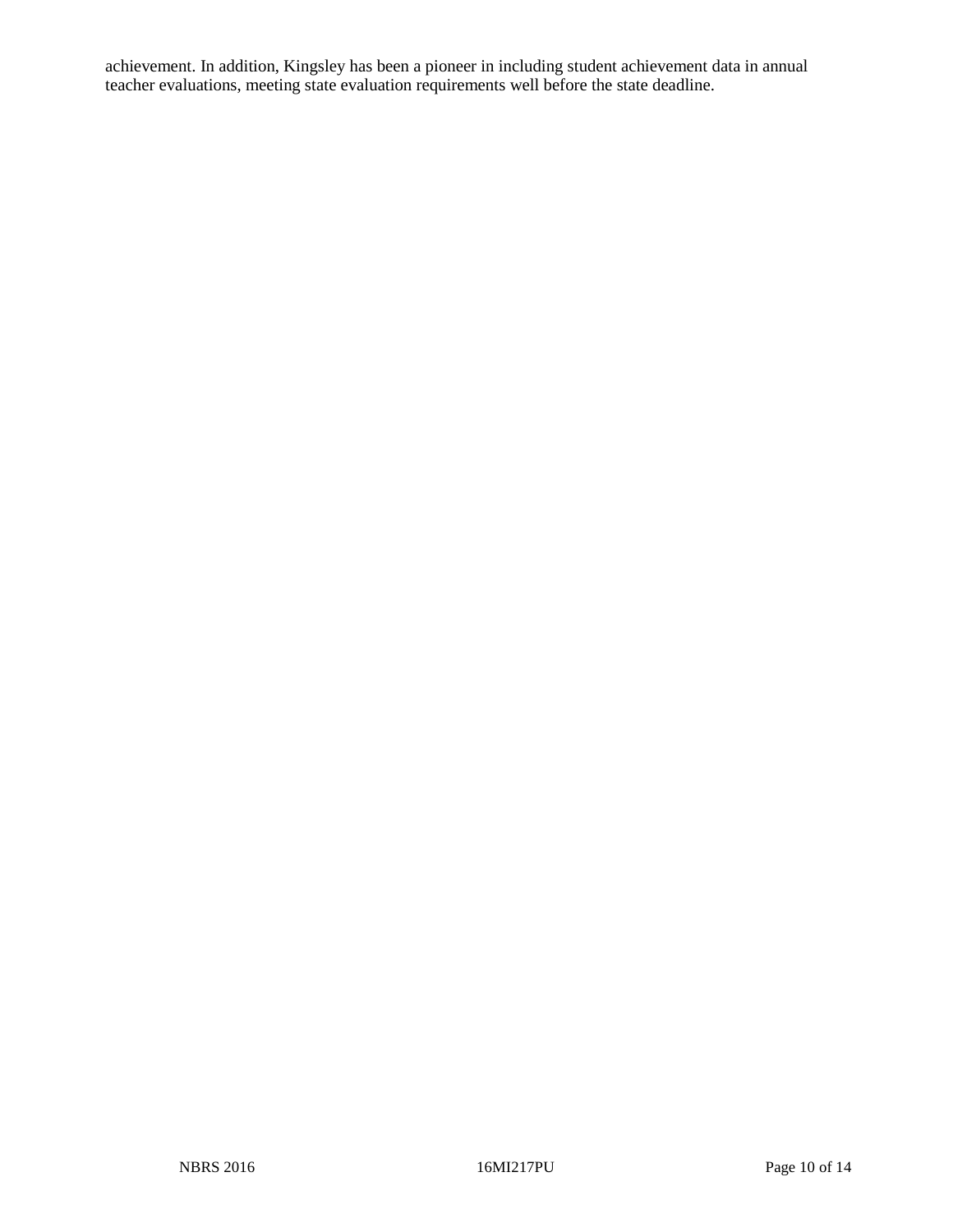# 1. School Climate/Culture:

Our Kingsley Elementary School culture is a focused, hard-working, collaborative, and fun learning environment that focuses on student engagement. One of the ways that we create a positive learning environment is through our school wide Bucket Filling initiative. Students are encouraged to show kindness on a daily basis and are rewarded when "caught" being kind. Students caught are rewarded with a ticket that goes into a weekly drawing for prizes and recognition. This motivates students to show empathy toward one another and consider how their actions affect those around them.

Another way that students are motivated throughout our school is through the use of the Marzano teaching strategies "Tracking Student Progress" and "Celebrating Success". For example students in third grade participate in a reading comprehension program that tracks students points based on online comprehension quizzes. The points are used to allow students to move their marker on the bulletin board and see firsthand the progress that they have made. Students achieving different level of success are recognized through a class celebration, a note to parents, and a trip to the principal for praise.

Every first and second grade student is selected for one week of the school year to be their classes' citizen of the week. This student has the opportunity to lead the class, invite a special guest, create an all about me poster and present it, and share their uniqueness with the class. Each student in that class writes a special note to the citizen that is bound into a book and makes the child feel valued and supported.

A positive learning environment for teachers has been established through the use of our PLC, professional learning communities. Every teacher is part of a PLC team that meets weekly to focus on curriculum, assessment, and instruction. These topics help drive the team decision making process and give teachers a forum in which to troubleshoot. Teachers are not left isolated but are always supported in a team approach. Teachers follow team norms that were created and agreed upon to support the participation of all teachers within the team. Norms include arriving on time, actively listening, not interrupting, and respecting each other's ideas. Team members also have roles that emphasize their strengths and encourage participation.

### 2. Engaging Families and Community:

Our Board of Education believes that durable and significant learning by a student is more likely to occur when there is an effective partnership between the school and the student's parents/guardians. Such a partnership means a mutual belief in and commitment to significant educational goals for a student, a plan for the means to accomplish those goals, cooperation in developing and implementing solutions to problems that may be encountered and continuing communication regarding the progress in accomplishing the goal(s). To this end, parents should be meaningfully involved in: Developing and implementing appropriate strategies for helping their child achieve the learning objectives that lead to accomplishing the learning outcomes; and Providing a school and home environment, which encourages learning and augments, at home, the learning experiences provided by the school. This significantly increases the amount of parent involvement within the school.

We are also committed to communicating to parents at a level and in a language they can understand, where possible. An establishment of a parent involvement plan by which a school-parent partnership can be established and provided to the parent of each child in the school encompasses parent participation, through meetings and other forms of communication is the goal. The Plan is published in the Student Handbook with a commitment to:Provide child's individual assessment results, parent conferences, and the form of assessment used to measure student progress and the proficiency levels students are expected to meet. The District will also provide each school's discipline plan along with a tardy plan, arrange flexible scheduled parent/teacher conferences and parent requested conferences, post PTO meetings, and parent involvement meetings on the District website and via-e-mail, and publish District and School Newsletter(s).

The school also ensures that parents will assume and exercise responsibility for their children's behavior.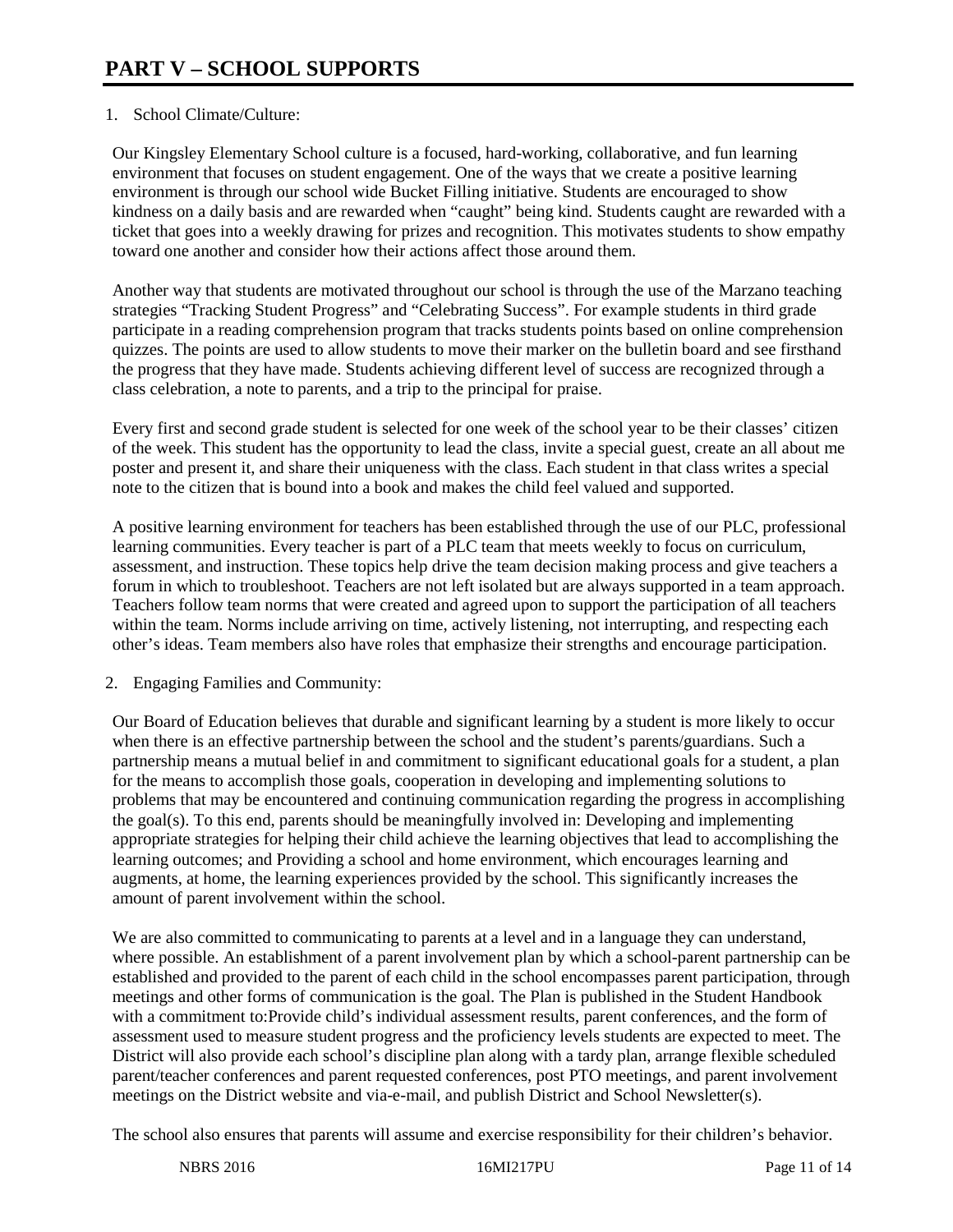During the school hours students' behavior is monitored and, as with academic matters, the importance of cooperation between the school and the parents in matters relating to conduct is relayed to parents. For the benefit of the child, parents are encouraged to support their child's career in school by: Participating in school functions; Supporting the teachers and the schools in maintaining discipline and a safe and orderly learning environment; Requiring their child to observe all school rules and regulations; Supporting or enforcing consequences; Maintaining an active interest in their child's daily work; Reading all communications from the school, and returning them promptly when required; and Cooperating with the school in attending conferences.

## 3. Professional Development:

Professional development begins at the district level with the teacher leaders, principals, and superintendent. The district planning team establishes the year long professional development calendar in conjunction with the TBAISD professional development vision. This is unique because this calendar outlines the training and areas of emphasis for every single staff member in the district. This calendar drives our weekly PLC training and allows flexibility in the makeup of the team. It also ensures that all staff are receiving the same training and addressing common district themes at each level. This has been an innovative practice because the PLC time is assured in the teacher contract, is a common practice, and is supported by our school board.

Other professional development includes, TBAISD, Traverse Bay Intermediate School District, course offerings, teacher reimbursement for graduate coursework, traditional conferences and workshops, school board approved release time, and onsite training. Our school board approves paid release time and funds necessary for conferences and workshops. This support enables teachers to acquire knowledge and implement new strategies to support curriculum and student growth. Our school board also recognizes the importance of continuing education and reimburses teachers to further their education.

The elementary team has discovered an effective training using Title II funds to provide onsite literacy coaching. This coaching is provided by a former master reading teacher and consists of direct teacher and Title I paraprofessional training, observation and feedback in the classrooms, provision of resources for instruction and a review of our invention model. This model has supported staff in the quality of overall language arts instruction as well as interventions provided thus improving student achievement.

Another crucial strategy for staff training takes place through peer observation on the Marzano teaching model. Each teacher is required annually to complete a minimum of two peer observations and provide feedback to the teacher they have observed. The observation focuses on the district Marzano strategies that were outlined at the district level. This has created an environment that supports a collaborative approach allowing teachers to give and receive criticism through feedback.

# 4. School Leadership:

Our philosophy is that every teacher has input in the development of the instructional model, professional development, operation of the school, intervention programming, and curriculum alignment. The structure of shared leadership consists of team leaders who meet to address the global decisions of the building as well as lead their individual teams. The teams have an established set of norms, assigned roles, and follow a prescribed agenda. The decision making process ebbs from teaching teams, to the team leaders, and then to the elementary advisory team. We believe this drives our success because every teacher has an active role and is held accountable by their team. This creates an environment of collaboration and a unified approach where we operate as a team instead of individuals, removing egos and focusing on student success. We have a deliberate approach focusing on what we have the control to change and letting go of the things that cannot be changed.

Teachers are engaged to serve on district level leadership teams such as technology, Marzano Growth Model, School Improvement, and Curriculum. At the building level teachers serve as leaders on the Elementary Advisory Team, Marzano Rollout Team, Core Curriculum Teams, and extracurricular activities. All of these teams work in harmony to make leadership decisions which lead to staff confidence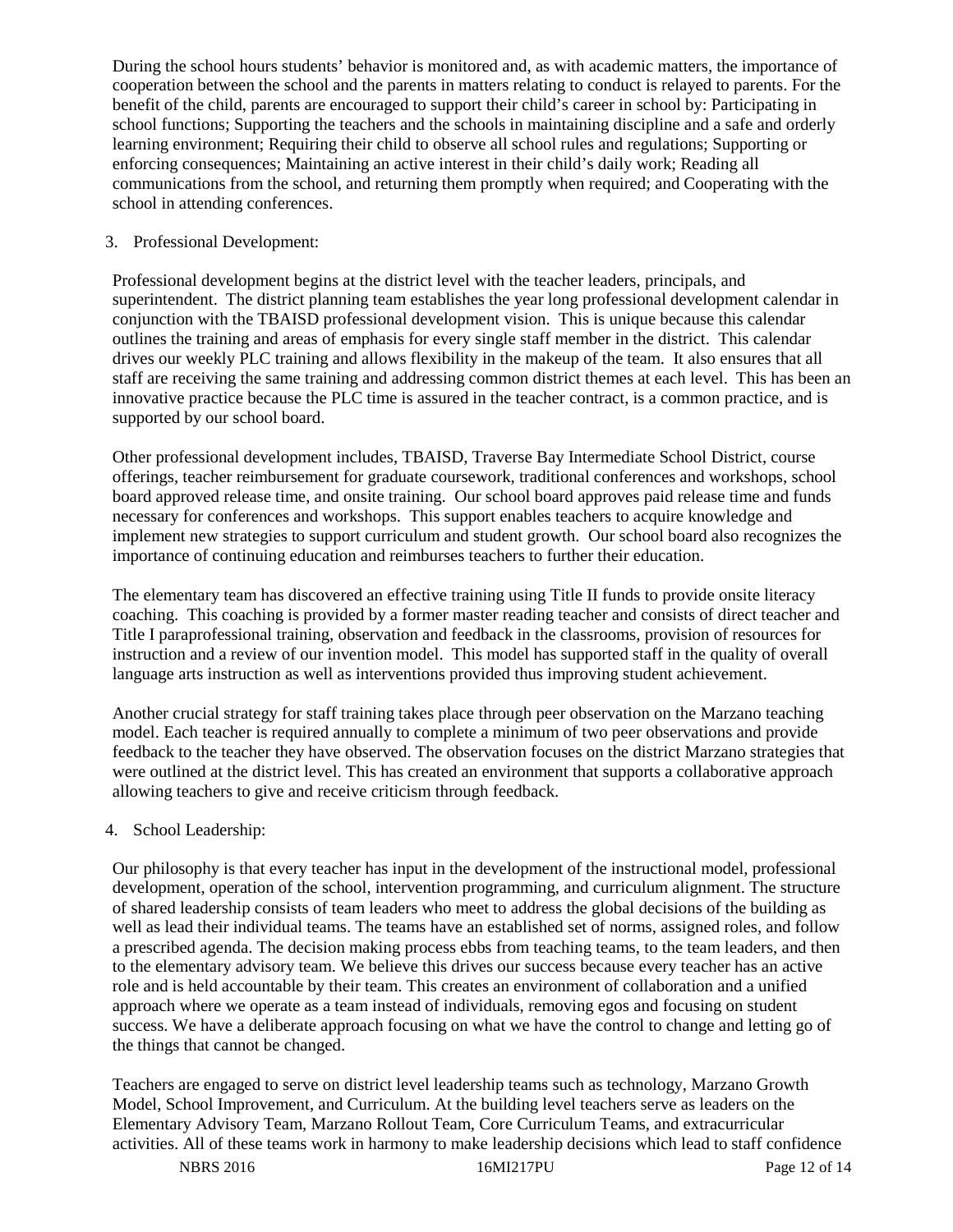and competence and ultimately impacts student achievement. For example, the Marzano Growth Model Team met and selected Learning Goals and Scales as the focus for the initial implementation of the Marzano Teaching Elements. Training was planned for Marzano teacher leaders, who then provided training to the remainder of the teaching staff. Each grade level has established common learning goals and scales for each area of instruction to guide student learning. Students have a clear picture and understanding of the learning that is taking place and where their level of understanding is compared to the learning scale. Through evaluation it is found that 100% of our teachers have implemented this strategy to support our students and drive our instruction.

Kingsley Elementary school has been fortunate to maintain the same principal for twenty-two years. The established hierarchy of government has been continuously supported during this time through shared leadership. The consistency and the level of support has allowed teachers to focus on curriculum, instruction, assessment, and student growth. The principal has an open door policy, and accepts input from staff which fosters an environment of trust and commitment. New initiatives are filtered through the principal and team leaders, and selected when necessary to fill a need.